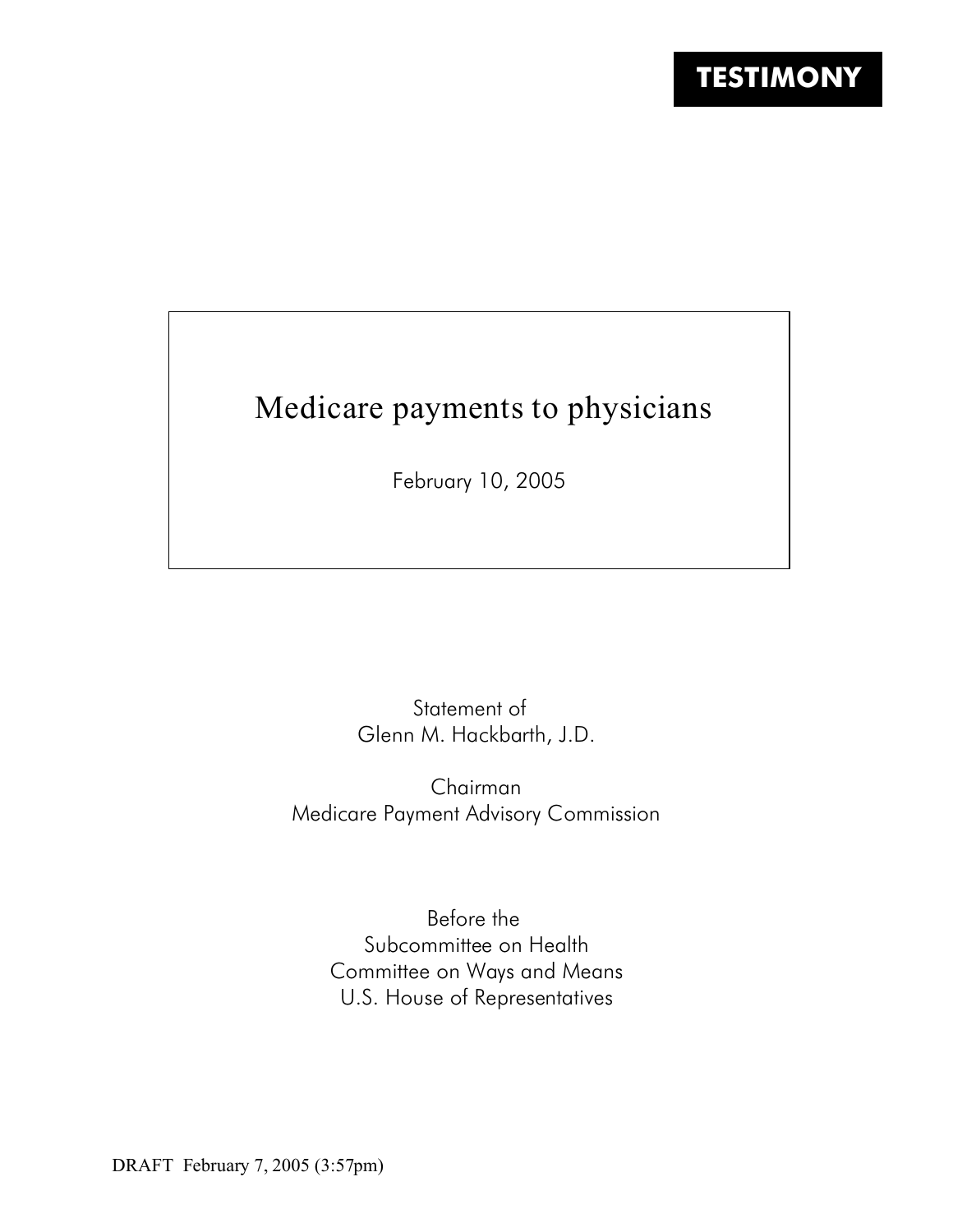Chairman Johnson, Congressman Stark, distinguished Subcommittee members. I am Glenn Hackbarth, chairman of the Medicare Payment Advisory Commission (MedPAC). I appreciate the opportunity to be here with you this morning to discuss payments for physician services in the Medicare program.

Medicare expenditures for physician services are the product of the number of services provided, the type of service, and the price per unit of service. The number and type of services provided we refer to as service volume. The sustainable growth rate (SGR) system was meant to control the volume of physician services and hence total expenditures for physician services by setting the update (change in unit payment for the year) for physician services. The SGR is based on changes in: the number of beneficiaries in the Medicare fee-for-service program; input prices; law and regulation; and gross domestic product (GDP). The GDP, the measure of goods and services produced in the United States, is used as a benchmark of how much growth in volume society can afford. The basic SGR mechanism is to compare actual spending to target spending and adjust the update when there is a mismatch.

The SGR approach has three basic problems.

- It disconnects payment from the cost of producing services. The formula produces updates that can be unrelated to changes in the cost of producing physician services and other factors that should inform the update. If left alone, negative updates would provide a budget control but in so doing would produce fees that in the long run could threaten beneficiaries' access.
- It is a flawed volume control mechanism. Because it is a national target, there is no incentive for individual physicians to control volume. There has been no consistent relationship between updates and volume growth, and the volume of services and level of spending are still increasing rapidly.
- It is inequitable because it treats all physicians and regions of the country alike regardless of their individual volume influencing behavior.
- It treats all volume increases the same, whether they are desirable or not.

The SGR formula has produced updates that in some years have been too high and in others too low. MedPAC has consistently raised concerns about the SGR—when it has set updates both above and below the change in input prices. The current projection, according to the trustees of the Medicare trust funds, is that annual updates of negative five percent will occur for seven consecutive years. The trustees characterize this series of updates as "unrealistically low" and in terms of budget scoring, these projections make legislative alternatives to the SGR very expensive.

Instead of relying on a formula, MedPAC recommends a different course—one that involves explicit consideration of Medicare program objectives and differentiating among physicians. Updates should be considered each year to ensure that payments for physician services are adequate to maintain Medicare beneficiaries' access to necessary high quality care. At the same time, the growth in the volume of physician services should be addressed directly. Volume and volume growth differs across geographic areas and by service and ultimately is the result of individual physician's practice decisions. Is all the care being provided necessary? Dartmouth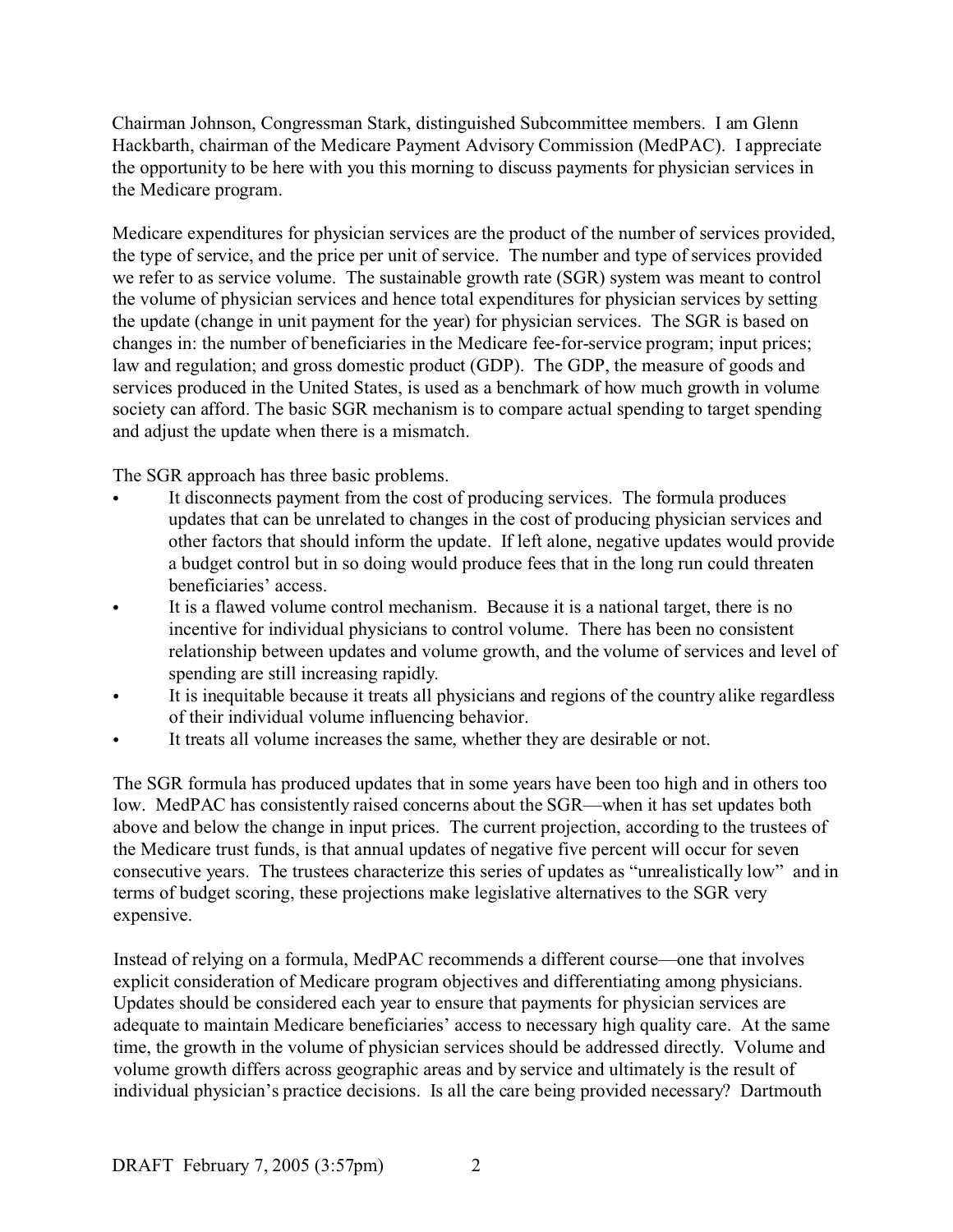researchers and others have shown that often high quality care is not correlated with more services. We know the private sector is taking steps to control volume in services such as imaging with very high growth rates. Volume growth must be addressed by determining its root causes and specifying policy solutions. A formula such as the SGR that attempts to control volume through global payment changes treating all services and physicians alike will produce inequitable results.

In this testimony we will first review how the SGR came about and explain the problems with it. Then we will discuss our recommendations. First, a year-to-year evaluation of payment adequacy to determine the update. Second, approaches that would allow Medicare to differentiate among providers when making payments as a way to reduce inappropriate volume of services and improve the quality of care. Currently, Medicare pays providers the same regardless of their quality or use of resources. We recommend Medicare should pay more to physicians with higher quality performance and less to those with lower quality performance. With regard to imaging, a rapidly growing sector of physician services, the Commission recommends that providers who perform imaging studies and physicians who interpret them meet quality standards as a condition of Medicare payment. Further, the Commission recommends measuring physicians' use of Medicare resources when serving beneficiaries and providing information about practice patterns confidentially to physicians. This recognizes the unique role of physicians—who order tests, imaging studies, surgery, drugs—as gatekeepers of the health care system. These are all important steps to improve quality for beneficiaries and to lay the groundwork for obtaining better value in the Medicare program.

#### **Historical concerns about physician payment**

The Congress established the fee schedule that sets Medicare's payments for physician services as part of the Omnibus Budget Reconciliation Act of 1989 (OBRA89). As a replacement for the so-called customary, prevailing, and reasonable (CPR) payment method that existed previously, it was designed to achieve several goals. First, the fee schedule decoupled Medicare's payment rates and physicians' charges for services. This was intended to end an inflationary bias that was believed to exist under the CPR method because it gave physicians an incentive to raise their charges.

Second, the fee schedule corrected distortions in payments that had developed under the CPR method. Evidence of those distortions came from William Hsiao and his colleagues at Harvard University who found that payments were lower, relative to resource costs, for evaluation and management services but higher for imaging and laboratory services. Further evidence came from analyses, conducted by one of MedPAC's predecessor commissions, the Physician Payment Review Commission, that revealed wide variation in CPR-method payment rates by geographic area, that could not be explained by differences in practice costs.

A third element of the OBRA89 reforms is central to our testimony today. The legislation established a formula based on achievement of an expenditure target—the volume performance standard (VPS). This approach to payment updates was a response to rapid growth in Medicare spending for physician services driven by growth in the volume of those services. From 1980 through 1989, annual growth in spending per beneficiary, adjusted for inflation, ranged widely,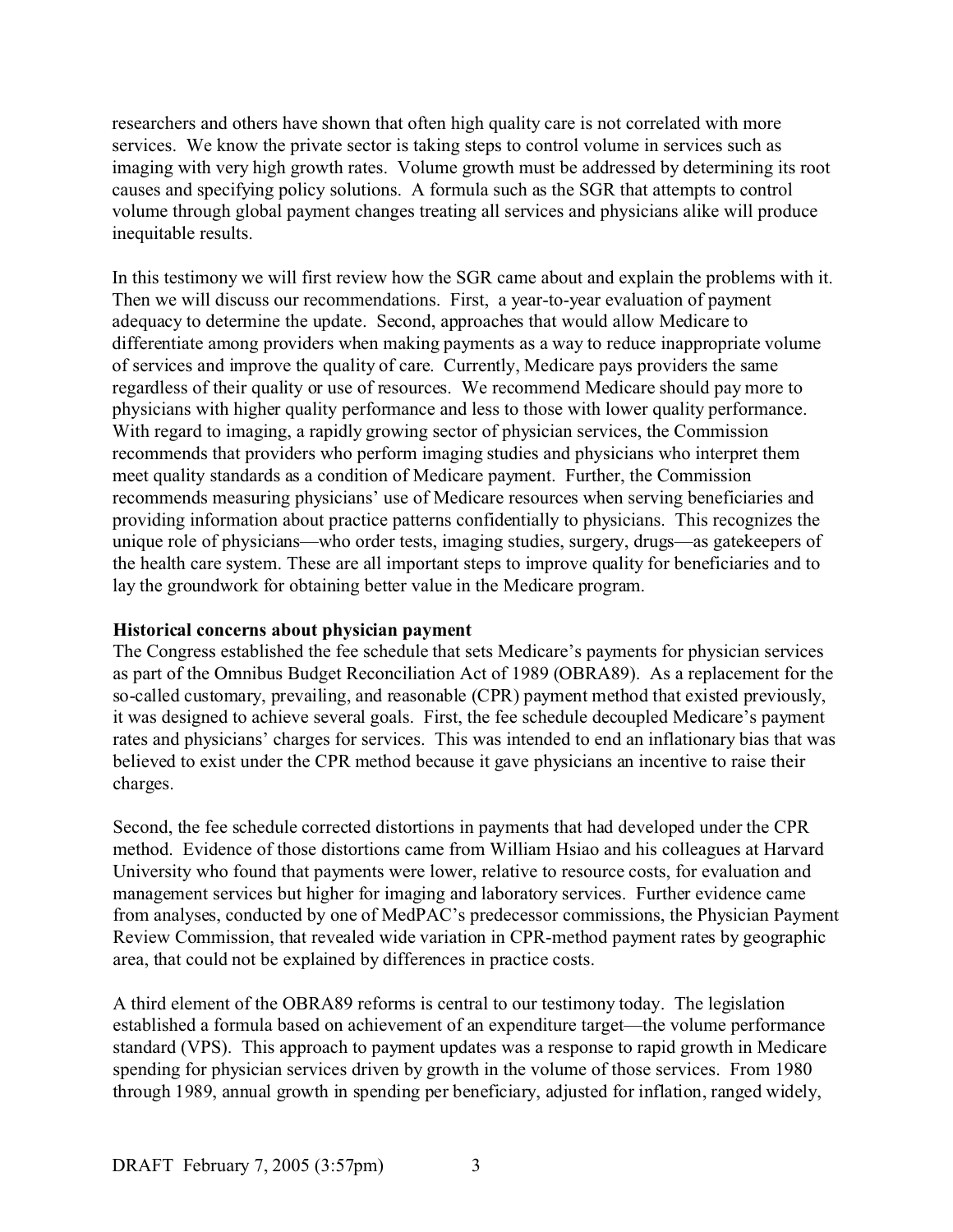from a low of 1.3 percent to a high of 15.2 percent. The average annual growth rate was 8.0 percent.

Because of physicians' unique role in the health care system, the hope was that the VPS would give them a collective incentive to control the volume of services. Physicians order tests, imaging studies, surgery, drugs, and otherwise serve as gatekeepers of the health care system. In addition, the unit of payment in the fee schedule is quite small—over 7,000 discrete services.

Experience with the VPS formula showed that it had several methodological flaws that prevented it from operating as intended. Those problems prompted the Congress to replace it as part of the Balanced Budget Act of 1997. Under the SGR, the expenditure target is not a function of historical growth in the volume of services. Instead, the SGR target is based on growth in real GDP per capita and other factors—inflation in physicians' practice costs, changes in enrollment in fee-for-service Medicare, and changes in spending due to law and regulation. As noted, the real GDP factor was included in the SGR to link the expenditure target to growth in the national economy. This linkage was thought appropriate because volume growth for physician services is theoretically as unlimited as the demand for health care. Congress decided to link growth to GDP as a benchmark of what the U.S. economy could afford.

#### **The problem with the current update system**

The underlying assumption of an expenditure target approach, such as the SGR, is that increasing updates if overall volume is controlled, and decreasing updates if overall volume is not controlled, provides physicians nationally a collective incentive to control the volume of services. However, this assumption is incorrect because physicians do not respond to collective incentives but individual incentives. An efficient physician who reduces volume does not realize a proportional increase in payments. In fact, an individual physician has an incentive to increase volume under a fee for service system: moreover, there is evidence that physicians have increased volume in response to reductions in fees. The sum of those individual incentives will result in an increase in volume overall, if fees are reduced, and trigger an eventual further reduction in fees under an expenditure target.

Compounding the problem with the conceptual basis of the system, the SGR system has produced volatile updates. Updates went from increases in 2000 and 2001 of 5.4 percent and 4.5 percent, respectively, much larger than the increases in practice costs, to an unexpected large reduction in 2002 of 5.4 percent. This volatility illustrates the problem of trying to control spending with an update formula.

In the MMA, the Congress attempted to reduce the volatility problem. The GDP factor in the SGR is now a 10-year rolling average, which dampens the effects of yearly changes in GDP growth. However, there is another source of volatility which has not been controlled—estimating changes in enrollment in traditional fee-for-service Medicare. CMS may need to reestimate enrollment growth as it gains experience with shifts in enrollment from traditional Medicare to Medicare Advantage. Under the SGR, this could lead to continued volatility in spending targets and updates.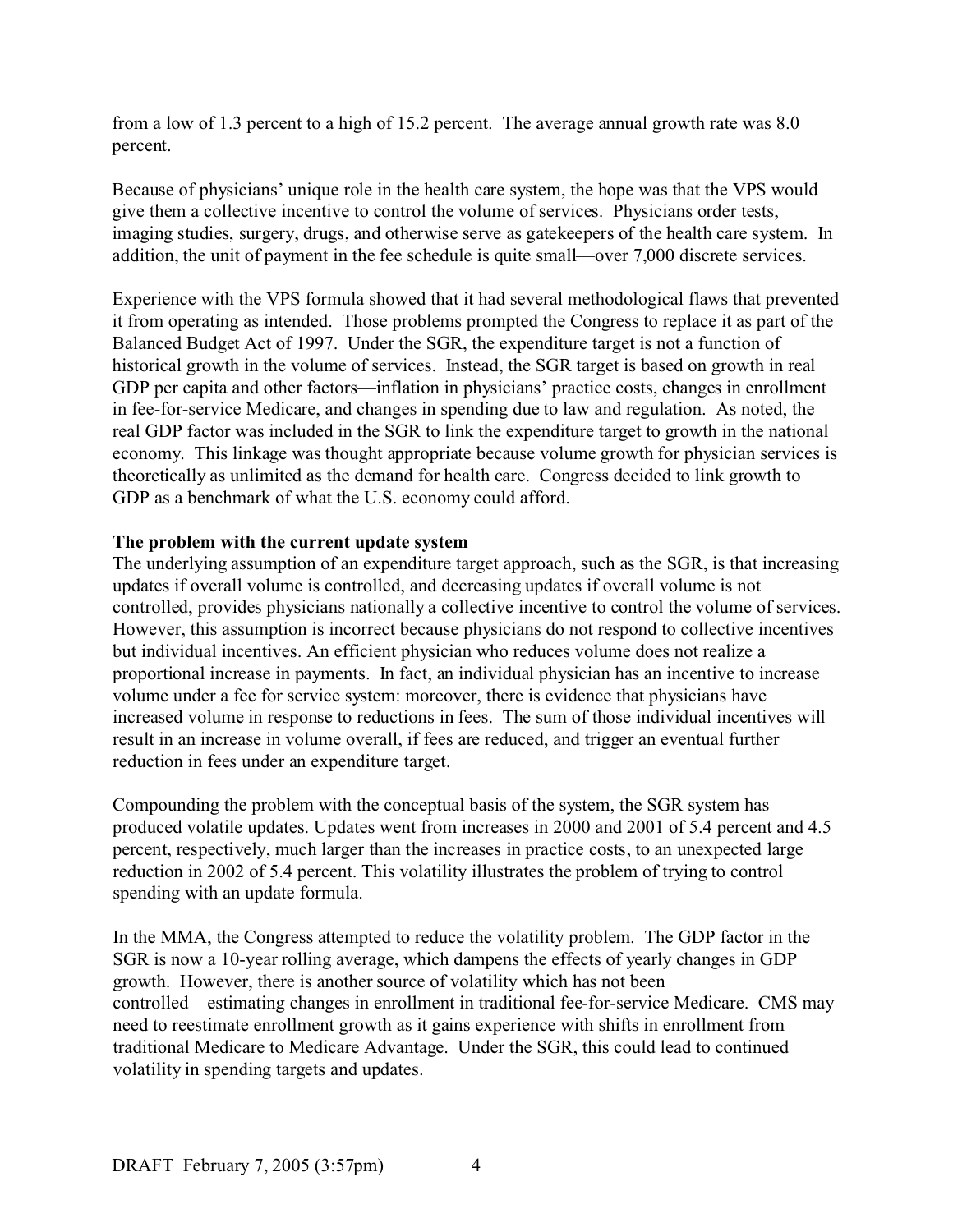#### **A different approach to updating payments**

To address these problems, in our March 2002 report we recommended that the Congress replace the SGR system for calculating an annual update with one based on factors influencing the unit costs of efficiently providing physician services. Replacing the SGR system could allow updates more consistent with efficiency and quality care and would also uncouple payment updates from spending control. If total spending for physician services needs to be controlled, it is necessary to look not only at adjusting payment updates, but at controlling volume growth directly—as discussed in the next section.

A new system should update payments for physician services based on an analysis of payment adequacy which would include the estimated change in input prices for the coming year, less an adjustment for growth in multifactor productivity. Updates would not be automatic (required in statute) but be informed by changes in beneficiaries' access to physician services, the quality of services being provided, the appropriateness of cost increases, and other factors, similar to those MedPAC takes into account when considering updates for other Medicare payment systems. Furthermore, the reality is that in any given year Medicare might need to exercise budget restraints and MedPAC's analysis would serve as one input to Congress's decision making process.

For example, we use this approach in our recommendation on the physician payment update in our March report to the Congress. Our assessment is that Medicare beneficiaries' access to physician care, the supply of physicians, and the ratio of private payment rates to Medicare payment rates for physician services, are all stable. Surveys on beneficiary access to physicians continue to show that the large majority of beneficiaries are able to obtain physician care and nearly all physicians are willing to serve Medicare beneficiaries. In the fall of 2004, MedPAC found that among beneficiaries looking for a new doctor, 88 percent reported little or no problems obtaining a new primary care physician. Access to specialists was even better—94 percent reported little or no problems. Further, Medicare beneficiaries and privately insured individuals age 55-64 report very similar experiences accessing physicians. Indeed, Medicare beneficiaries' reported as good as or better access than their privately insured counterparts. (These findings are consistent with earlier work done by the Center for Studying Health Systems Change.) A large national survey found that among office-based physicians who commonly saw Medicare patients, 94 percent were accepting new Medicare patients in 2003. This figure is up 1 percentage point from 2002.

We have also found that the supply of physicians furnishing services to Medicare beneficiaries has kept pace with the growth in the beneficiary population, and the volume of physician services used by Medicare beneficiaries is still increasing. In consideration of expected growth in physicians' costs and our payment adequacy analysis, the Commission recommends that payments for physician services be updated by the projected change in input prices, less an adjustment of 0.8 percent for productivity growth.

This update should be thought of in the context of the entire package of our physician payment recommendations. The update, coupled with pay for performance and our imaging recommendations discussed below, will provide an adequate increase in physician payment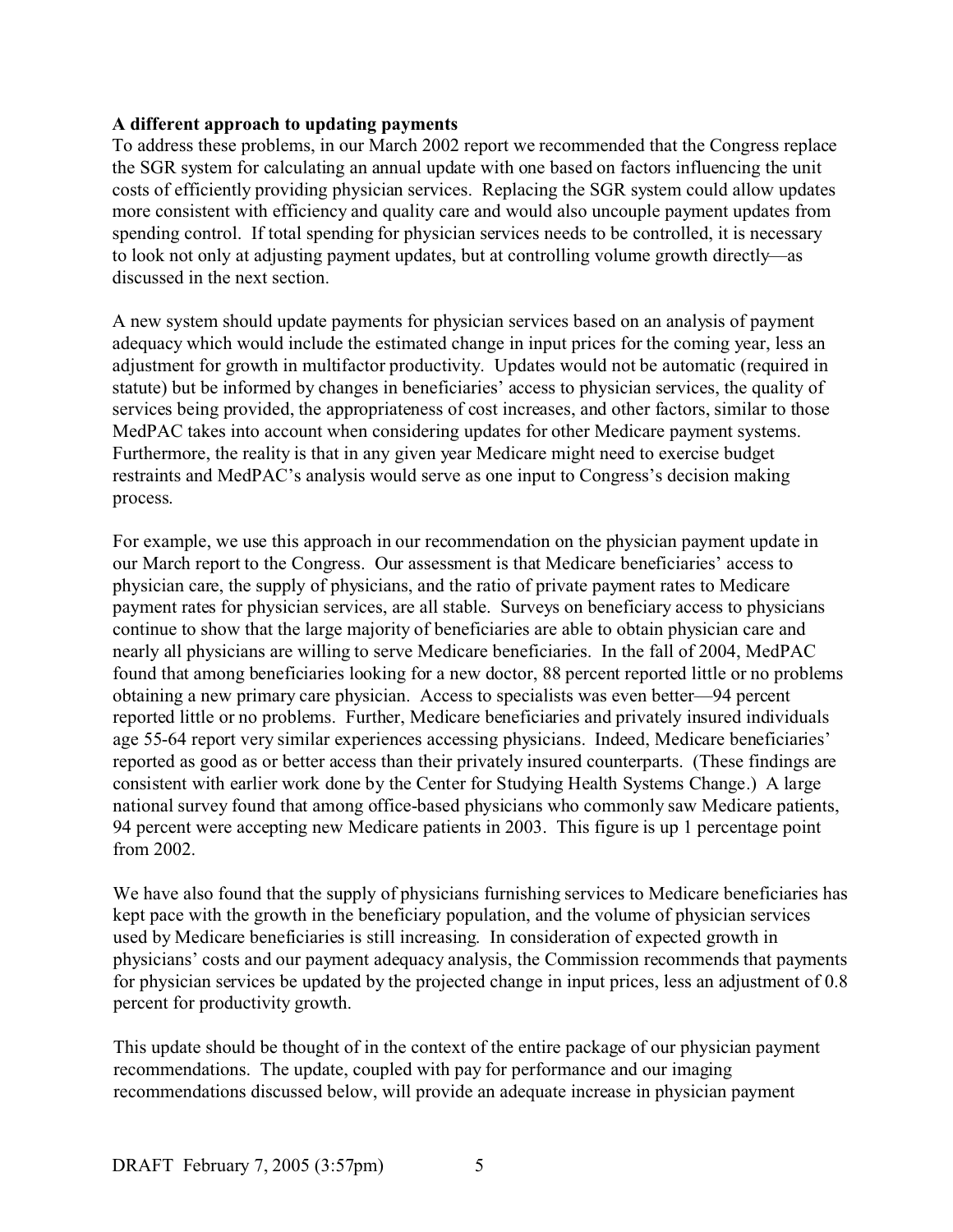overall while starting to reward better quality and dampen growth in a rapidly growing service. Over the next few years, as quality performance is rewarded, as physicians are made aware of their practice patterns and increase efficiency, and as specific volume problems are targeted, Medicare can improve the value of the physician services it buys.

#### **A different approach to controlling volume**

If payment rates are adequate and updated to account for changes in efficient physicians' cost, the remaining issue is controlling volume, which is important for both beneficiaries and taxpayers. For beneficiaries, increases in volume lead to higher out-of-pocket costs—copayments, the Medicare Part B premium, and any premiums they pay for supplemental coverage. For taxpayers, increases in volume lead to higher Part B expenditures supported with the general revenues of the Treasury. The MMA has established a trigger for legislative action if general revenues exceed 45 percent of total outlays for the Medicare program.

For beneficiaries, volume growth increases the monthly Part B premium. Because it is determined by average Part B spending for aged beneficiaries, an increase in the volume of services affects the premium directly. From 1999 to 2002 the premium went up by an average of 5.8 percent per year. By contrast, cost-of-living increases for Social Security benefits averaged only 2.5 percent per year during that period. Since 2002 the Part B premium has gone up faster still—by 8.7 percent in 2003, 13.5 percent in 2004, and 17.3 percent in 2005.

Volume growth also has implications for the federal budget. The Committee is aware of the growth of Medicare relative to the nation's output of goods and services as discussed in the Medicare trustees report. Increases in Medicare spending per beneficiary is an important reason for that growth, cited by the Congressional Budget Office and the General Accounting Office among others.

However, some of the root causes of volume growth may be amenable to policy action and some growth may be desirable. For example, growth arising from technology that produces meaningful gains to patients, or growth where there is currently underutilization of services may be beneficial. But one indicator that not all growth is good may be its variation. Among broad categories of services, growth in volume per beneficiary ranged from about 15 percent to almost 45 percent, based on our analysis of data comparing 2003 with 1999 (Figure 1). Within these broad categories, growth rates were higher for services which researchers have characterized as discretionary (e.g. , imaging and diagnostic tests). In imaging, for example, growth rates were over 15 percent a year for such services as magnetic resonance imaging, computed tomography, and nuclear medicine.

In addition, volume varies across geographic areas. As detailed in our June 2003 report to the Congress, the variation is widest for certain services, including imaging and tests. Researchers (e.g. Wennberg and Fisher) have reached several conclusions about such findings:

- Differences in volume among geographic areas is primarily due to greater use of discretionary services sensitive to the supply of physicians and hospital resources.
- On measures of quality, care is often worse in areas with high volume than in areas with lower volume. The high-volume areas tend to have a physician workforce composed of relatively high proportions of specialists and lower proportions of generalists.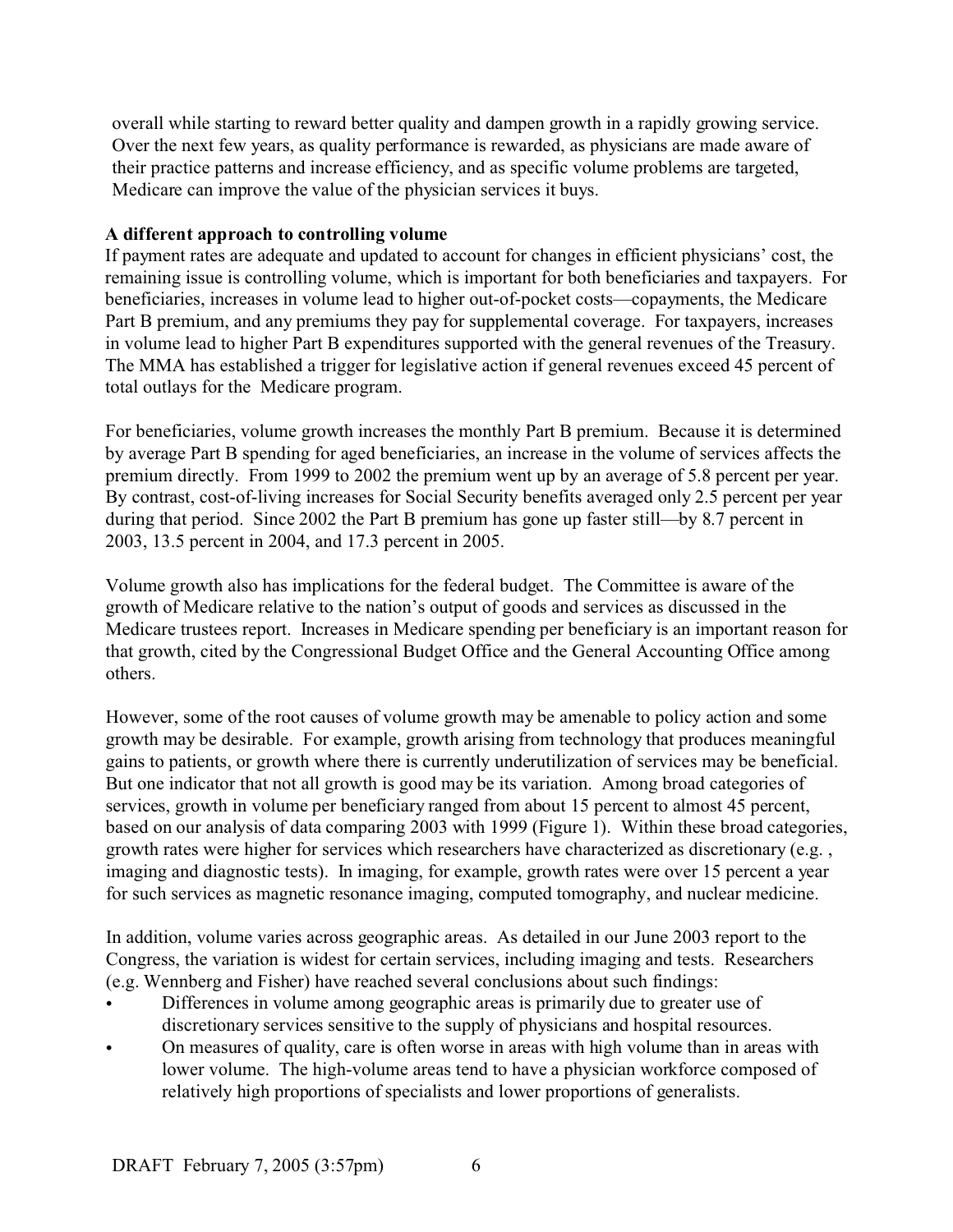Areas with high levels of volume have slightly worse access to care on some measures, suggesting patients may be delaying entry into the health care system because of patient discomfort with the level of specialization.

All this suggests that service volume may be too high in some geographic areas.

In our March report to the Congress we make several recommendations that taken together will help control volume and increase quality of Medicare physician services. Our basic approach is to differentiate among physicians and pay those who provide high quality services in a resource efficient way more, and pay those who do not, less—or in some cases not at all. As a first step, we make recommendations concerning: pay for performance and information technology (IT), measuring physician resource use, and managing the use of imaging services.

#### **Pay for performance and information technology**

Medicare uses a variety of strategies to improve quality for beneficiaries including the quality improvement organization (QIO) program, and a variety of demonstration projects, such as the group practice demonstration, aimed at tying payment to quality. MedPAC supports these efforts and believes that CMS, along with its accreditor and provider partners, has acted as an important catalyst in creating the ability to measure and improve quality nationally. CMS's prior quality investments provide a foundation for initiatives tying payment to quality and encouraging the diffusion of information technology.

However, for the most part, Medicare, the largest single payer in the system, still pays its health care providers without differentiating on quality. Providers who improve quality are not rewarded for their efforts. In fact, Medicare often pays more when poor care results in unnecessary complications. The incentives of this system are neutral or negative toward improving the quality of care.

To begin to address these issues, the Congress should adopt budget neutral pay-for-performance programs, starting with a small share of payment and increasing over time. For physicians, this would initially include use of a set of measures related to the use and functions of IT, and over time a broader set of measures.

IT measures should describe evidence-based quality- or safety-enhancing functions performed with the help of IT. Functions might include, for example, tracking patients with diabetes and sending them reminders about preventive services, or providing educational support for patients with chronic illnesses. This approach focuses the incentive on quality-improving activities, rather than on the tool used. It also allows providers to achieve performance in the early stages without necessarily investing in IT, although it would be easier if they did so. The potential additional payment may also increase the return on IT investments.

Because physicians play a central role in directing patient care, their adoption and use of IT should be a part of physician pay-for-performance initiatives from the start. Physician use of electronic health records promises to lead to better care management, reduced errors, improved efficiency, and can facilitate reporting of meaningful quality indicators that may not otherwise available.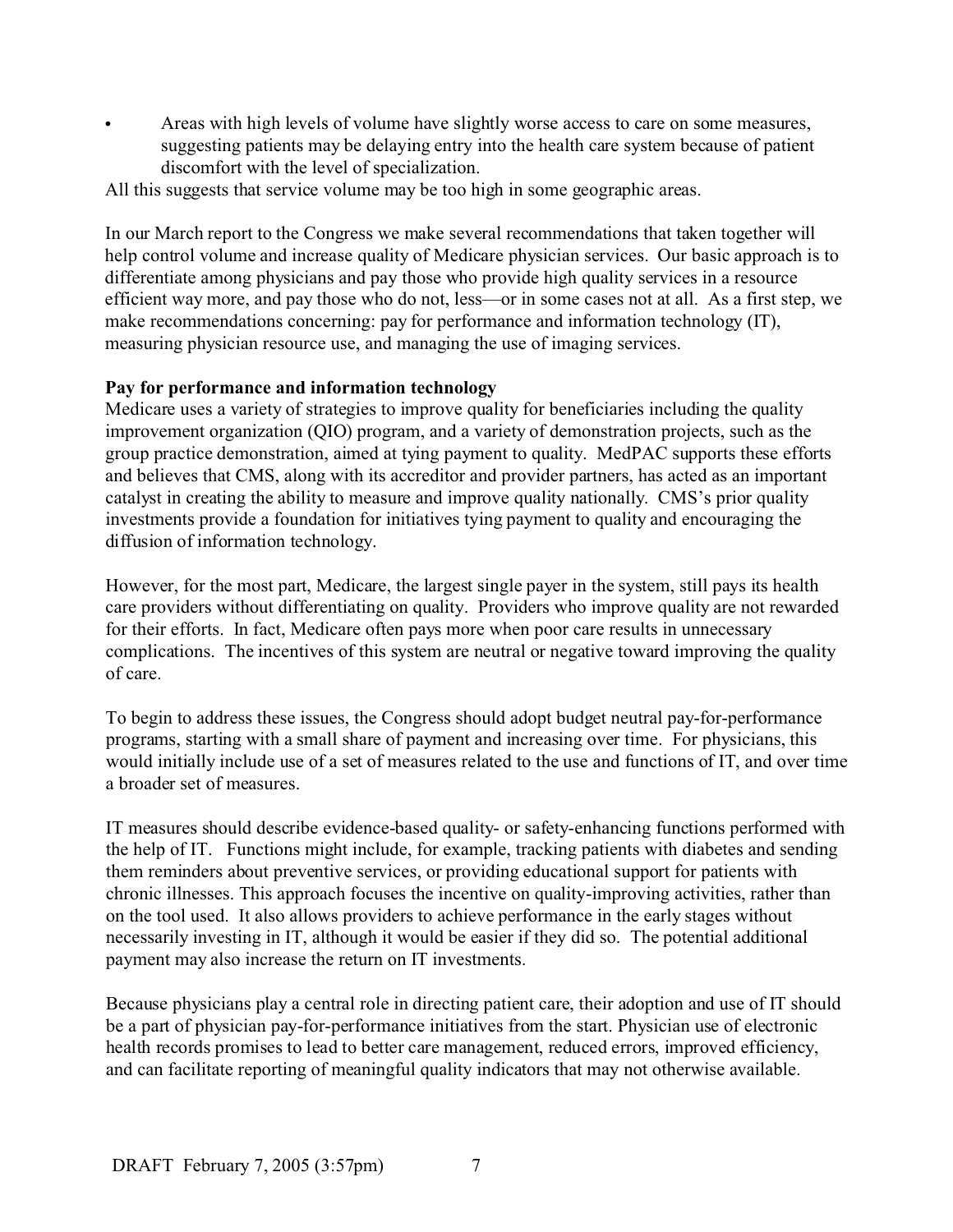However, few providers use IT for clinical (as opposed to administrative) functions perhaps because it is difficult to demonstrate an adequate return on investment.

Some suggest that Medicare could reward IT adoption alone. However, not all IT applications have the same capabilities and owning a product does not necessarily translate into using it or guarantee the desired outcome of improving quality.

Process measures for physicians, such as monitoring and maintaining glucose levels for diabetics, should be added to the pay-for-performance program as they become more widely available from administrative data. Using administrative data minimizes the burden on physicians. We recommend improving the administrative data available for assessing physician quality, including submission of laboratory values using common vocabulary standards, and of prescription claims data from the Part D program. The laboratory values and prescription data could be combined with physician claims to provide a more complete picture of patient care. As clinical use of IT becomes more widespread, even more measures could become available.

#### **Measuring physician resource use**

Medicare beneficiaries living in regions of the country where physicians and hospitals deliver many more health care services do not experience better quality of care or outcomes. Moreover, they do not report greater satisfaction with care than beneficiaries living in other regions. This finding, and others by researchers such as Wennberg and Fisher are provocative. They suggest that the nation could spend less on health care, without sacrificing quality, if physicians whose practice styles are more resource intensive moderated the intensity of their practice; that is if they provided fewer diagnostic services, used fewer subspecialists, referred patients less frequently to hospitals and intensive care units (ICUs), and did fewer minor procedures.

MedPAC recommends that Medicare measure physicians' resource use over time, and feed back the results to physicians. Physicians would then be able to assess their practice styles, evaluate whether they tend to use more resources than either their peers or what evidence-based research (when available) recommends, and revise their practice style as appropriate. Moreover, when physicians are able to use this information in tandem with information on their quality of care, it will provide a foundation for them to improve the efficiency of the care they and others provide to beneficiaries. Once greater experience and confidence in this information is gained, Medicare might use the results in payment, for example as a component of a pay-for-performance program.

Although comprehensively measuring resource use and quality may be difficult, we must ask ourselves what the cost is of doing nothing. Right now, we know there are wide disparities in practice patterns, all of which are paid for by Medicare and many of which do not appear to be improving care. Yet many physicians have few opportunities to learn about how their practice patterns compare to others or how they can improve. This recommendation would inform physicians and is crucial to starting the process of improvement.

### **Managing the use of imaging services**

The last several years have seen rapid growth in the volume of diagnostic imaging services when compared to other services paid under Medicare's physician fee schedule (Figure 1). This increase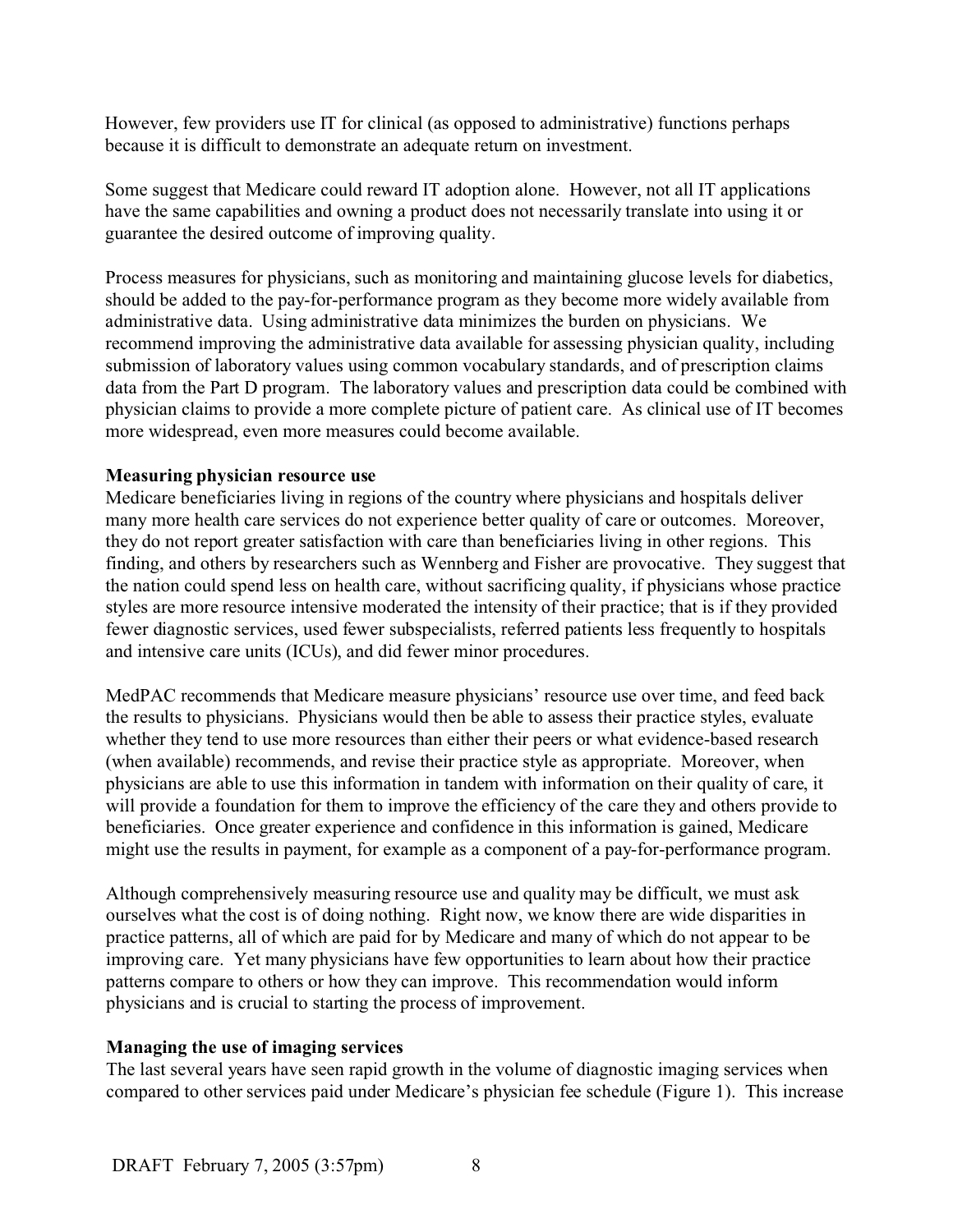has been driven by technological innovations that have improved physicians' ability to diagnose disease and made it more feasible to provide imaging procedures in physician offices. Other factors include:

- possible misalignment of fee schedule payment rates and costs,
- physicians' interest in supplementing their professional fees with revenues from ancillary services, and
	- patients' desire to receive diagnostic tests in more convenient settings.

These factors have contributed to an ongoing migration of imaging services from hospitals, where institutional standards govern the performance and interpretation of studies, to physician offices, where there is less quality oversight. These variations in oversight, coupled with rapid volume growth, create an urgent need for Medicare to develop standards for all providers that receive payment for performing and interpreting imaging studies. These standards should improve the accuracy of diagnostic tests and reduce the need to repeat studies, thus enhancing quality of care and helping to control spending.

Requiring physicians to meet quality standards as a condition of payment for imaging services provided in their offices represents a major change in Medicare's payment policy. Traditionally, Medicare has paid for services provided by physicians operating within the scope of practice defined by the state in which they are licensed. The Commission concludes that requiring standards is warranted because of the growth of imaging studies provided in physician offices and the lack of comprehensive standards for this setting. According to GAO, the Mammography Quality Standards Act has increased mammography facilities' compliance with quality standards and led to improvements in image quality. After the Act took effect, the share of facilities that were unable to pass image quality tests dropped from 11 percent to 2 percent.

In addition to setting quality standards for facilities and physicians, CMS should through administrative action:

- measure physicians' use of imaging services so that physicians can compare their practice patterns with those of their peers,
- expand and improve Medicare's coding edits for imaging studies, and
- strengthen the rules that restrict physician investment in imaging centers to which they refer patients.

CMS should improve their coding edits that detect improper imaging claims, such as claims for unbundled and mutually exclusive services. Medicare also should discount payments for multiple imaging studies of the same modality that are performed on contiguous body parts. Medicare payments should reflect the efficiencies that are often gained when studies are performed in tandem.

## **Creating new incentives in the physician payment system**

MedPAC has consistently raised concerns about the SGR as a volume control mechanism and recommended its elimination. We believe that the other changes discussed previously—pay for performance, IT, measuring resource use, and reform of payments for imaging service —can help Medicare beneficiaries receive high-quality, appropriate services while also controlling volume growth. Although the Commission's preference is to address issues of inappropriate volume increases directly as discussed in the previous section on imaging, we recognize that the Congress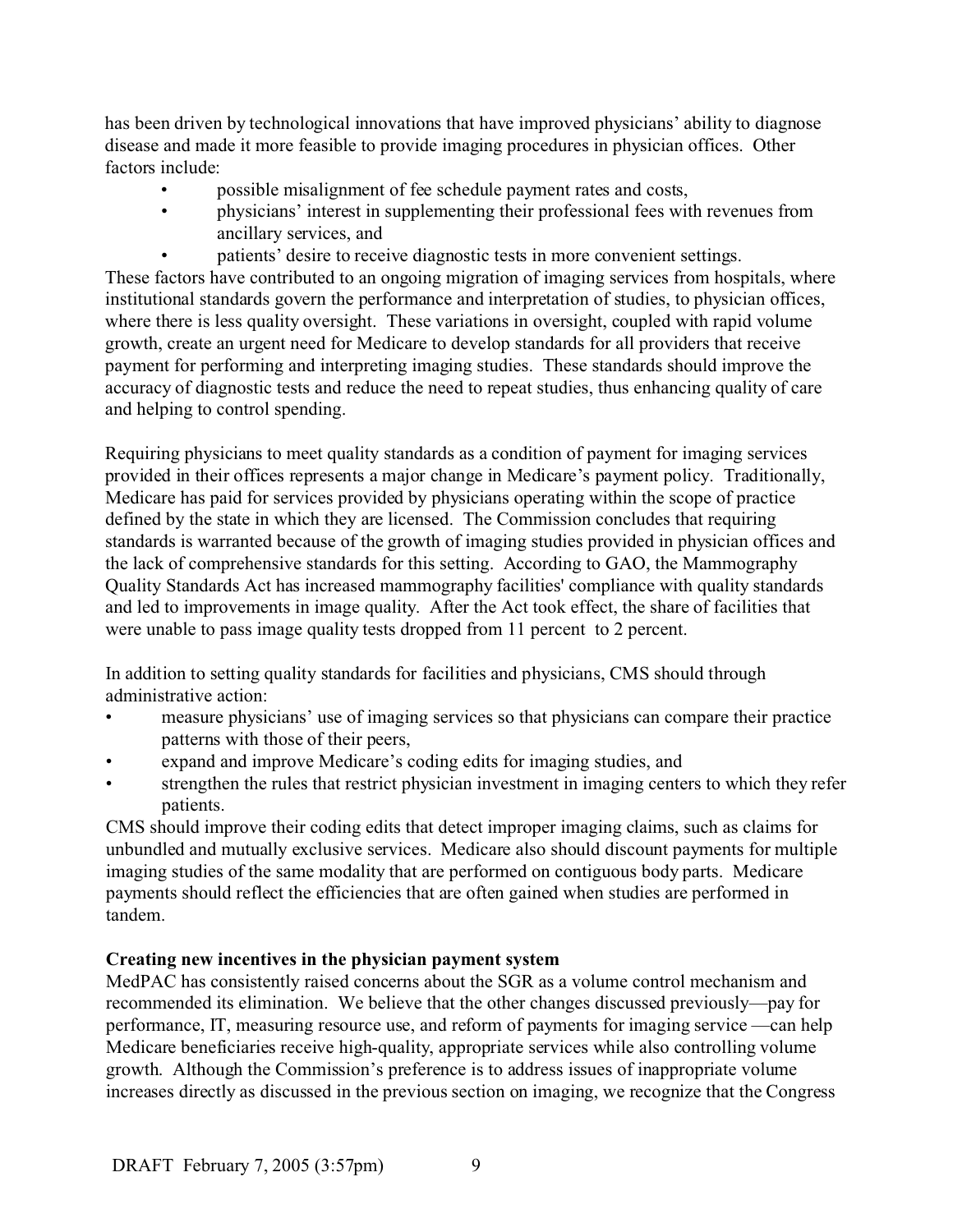may wish to have some form of limit on aggregate volume as well; but it needs to be one that will more closely match physician's incentives to their individual performance. In our March report to the Congress, we will discuss potential ideas for creating incentives for more effective volume control methods that encourage more collaborative and cost effective delivery of physician services in accordance with clinical standards of care.